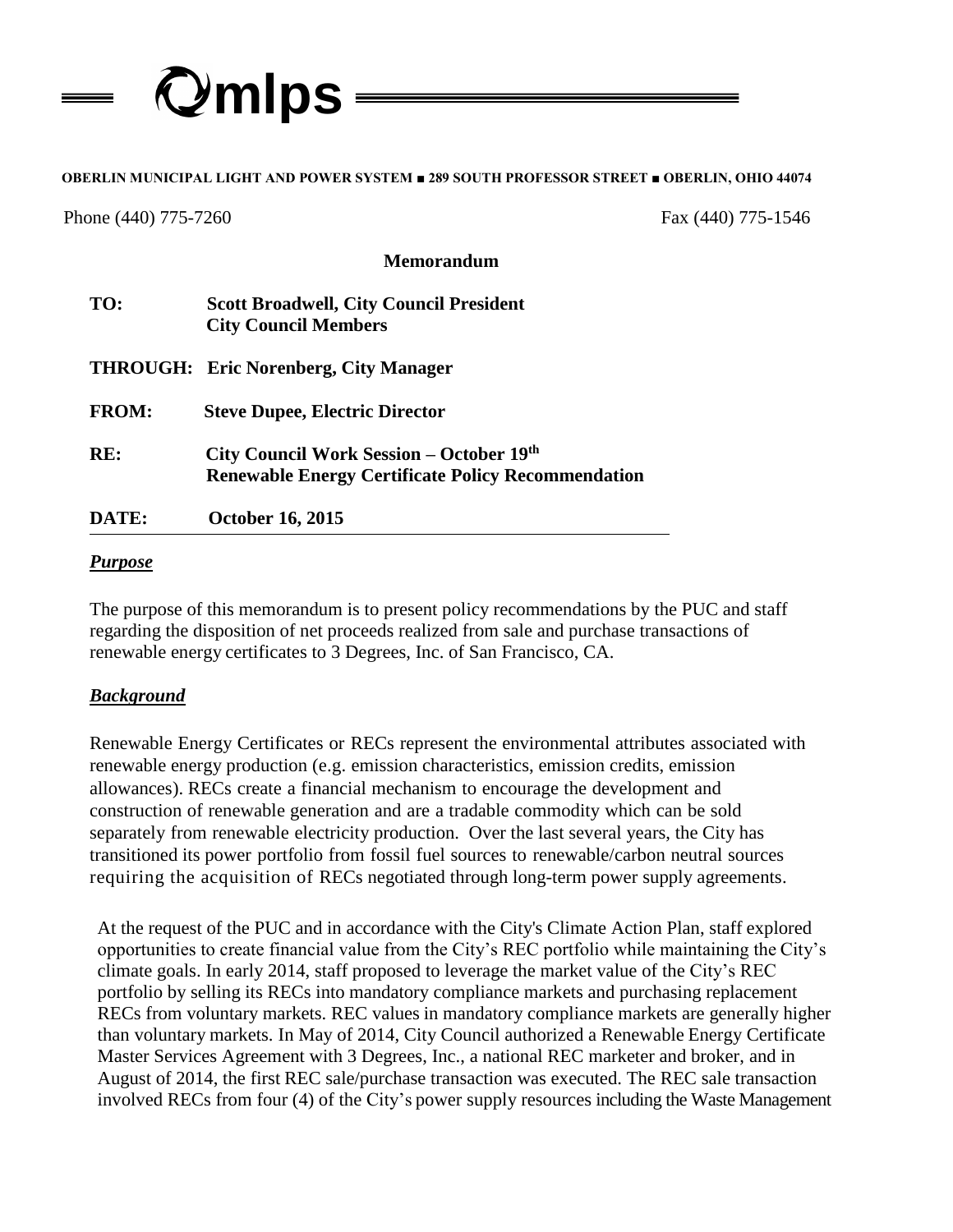Landfill Gas Projects, the Erie County Landfill Gas Project and the Blue Creek Wind Project.

The City used a portion of the net proceeds from the sale of its RECS to purchase replacement RECS through 3 Degrees from the Crossroads Wind Farm in Oklahoma. The remaining net proceeds from the first transaction totaled \$991,195.50. The PUC discussed and considered disposition options for remaining net proceeds earned on the first transaction with 3 Degrees. Staff recommended that net proceeds be utilized to mitigate wholesale power increases and true up the over recovery of wholesale power expenses via a monthly generation charge credit. The basis for staff's recommendation relied on the utility's unbundled electric rate structure, cost recovery policies and ensuring transparency on the true costs of the City's renewable power portfolio. The PUC expressed an interest in using net proceeds for funding municipal utility energy efficiency projects, the Sustainable Reserve Program, additional investment in the Efficiency Smart program and tree planting. In January, the PUC recommended on a 3-2 vote to earmark \$300,000 of the net proceeds to re-lamp as many municipal street light fixtures with LED technology and hold the remaining \$691,195.50 until the PUC considered other energy efficiency projects.

On May 18th, City Council heard a presentation on discussions and recommendations of the Public Utilities Commission and staff regarding net proceed disposition options for Renewable Energy Certificate (REC) transactions. Following discussion and debate, City Council directed staff to develop a comprehensive REC policy for discussion and consideration by the PUC with a goal to present policy recommendations to City Council following the summer recess.

# *Discussion*

Based on comments and feedback from council members during the May 18<sup>th</sup> meeting, staff commenced work on developing a policy focused on the utility's fundamental responsibility to procure and deliver environmentally-sound electricity at just and reasonable rates while continuing to support the goals of the City's Sustainable Reserve Program and Climate Action Plan. In developing the policy framework, staff considered a number of issues including:

- REC transaction proceeds and what they represent;
- recovery of wholesale power expenses on a dollar for dollar basis;
- municipal and customer energy efficiency initiatives/services; and,
- the City's Sustainable Reserve Program and Climate Action Plan objectives.

In August, staff presented its proposed policy to the PUC. The proposal included two primary policy objectives as well as a preliminary draft restructuring concept for the City's Sustainable Reserve Program.

The first policy objective focused on the primary purpose of the City's REC acquisition activities and its interrelationship with net proceeds from REC transactions with 3 Degrees. Over the last several years, the City has acquired RECS through the execution of long-term power supply contracts for the sole purpose of transitioning its power portfolio from fossil fuels to renewable/carbon neutral sources of electricity to in order to reduce greenhouse gas emissions. The City's electric customers pay a premium for RECs acquired through these power supply agreements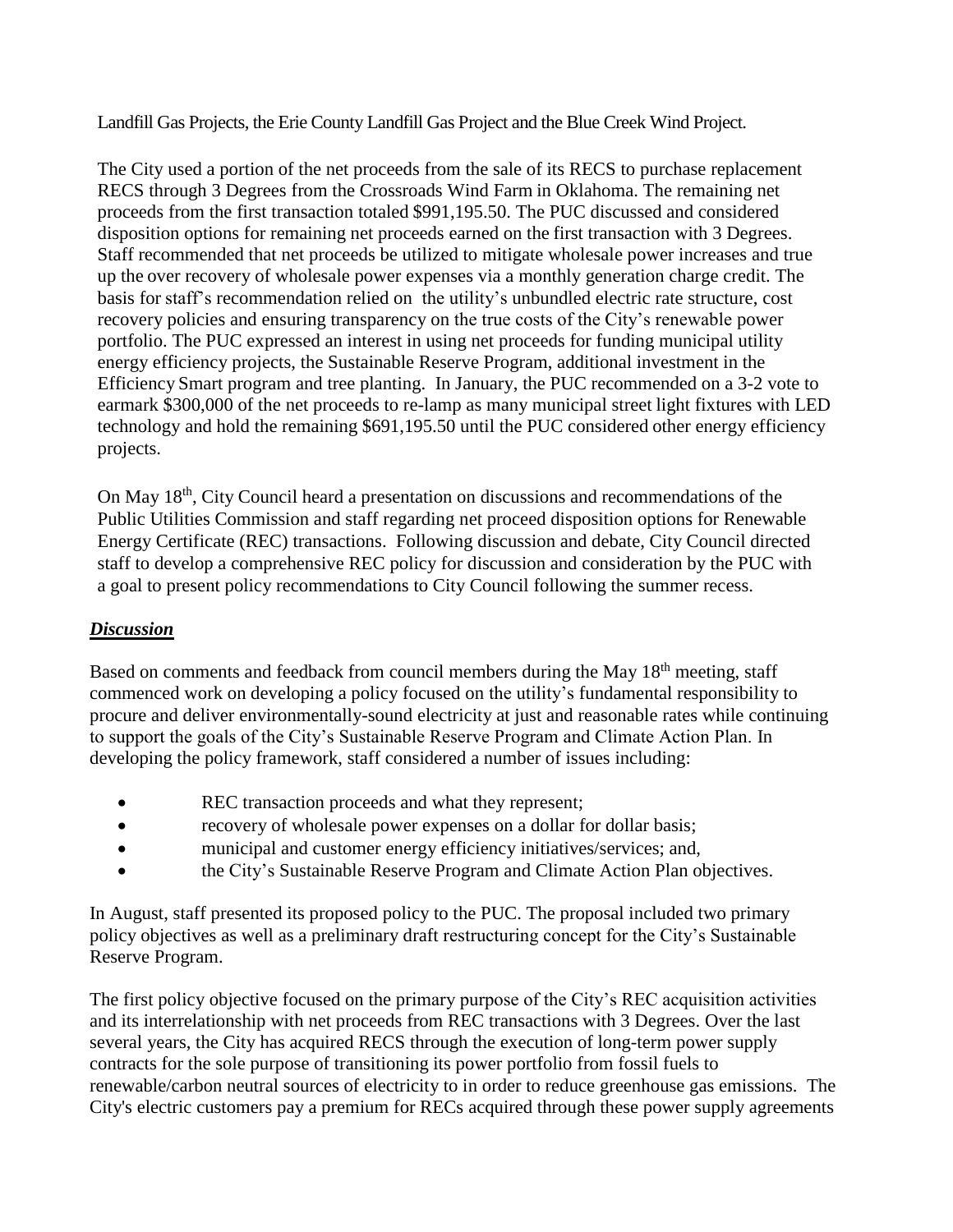in their monthly retail electric bill. The agreement with 3 Degrees allows the City to monetize the RECS and used a portion of the proceeds purchase lower cost RECS in order for the City maintain its renewable/carbon neutral power portfolio and continue to meet greenhouse gas reduction goals set forth in Climate Action Plan.

The procurement of low cost RECS benefits electric customers by reducing the overall cost of the City's renewable/carbon neutral power portfolio. The first policy objective seeks to ensure the electric customer receives a portion of this benefit through the gradual return of net REC proceeds via a monthly generation credit over a to-be-determined time period. The policy objective ensures customers pay for renewable energy that more closely reflects the City's true cost and continues the long established policy to recover wholesale power costs on a dollar for dollar basis. Staff recommended to the PUC that 85% of net proceeds be used for this purpose. Staff notes that additional review and consultation with the utility's cost of service consultant would be required to develop a prudent and financially-sound structure for implementing a monthly generation credit plan.

The second policy objective focused on creating an additional revenue stream for a proposed restructuring concept for the Sustainable Reserve Program. The Sustainable Reserve Program, established in 2007 by Ordinance 07-39 AC CMS, is currently a "grants-based" program offering funding opportunities for local, utility-related environmentally-friendly initiatives. Any individual, business, or organization located in the utility's service territory is eligible to apply for a SRP grant. To be considered for funding, the initiative must demonstrate a purpose reasonably related to the municipal electric system operation, offer a community-wide benefit and include at least one of the following program goals:

- (1) Energy Efficiency
- (2) Energy Conservation
- (3) Green-House Gas Reductions
- (4) Development of future renewable-generation projects.

Applications for funding are reviewed by the Electric Director, City Manager and Law Director. Final funding approval is subject to City Council's discretion and appropriation of funds. The program has received funding from net proceeds of REC sales to Oberlin College and First Energy. Since 2005, the fund has received a total of \$432,176. Initiatives funded since the inception of the program are shown below.

- 1. Wind Monitoring Project OMLPS (John Scofield) \* \$12,747
- 2. Full Circle Fuels Bio–Diesel Fuel Station Sam Merritt \* \$10,000
- 3. POWER Low Income Insulation Program \$12,750
- 4. POWER Energy Advocate \$60,000
- 5. Small Business Energy Audits \$3,000
- 6. Super Appliance Rebate Program \$16,000
- 7. Green-house Gas Inventory \$12,855

Total Funding: \$127,342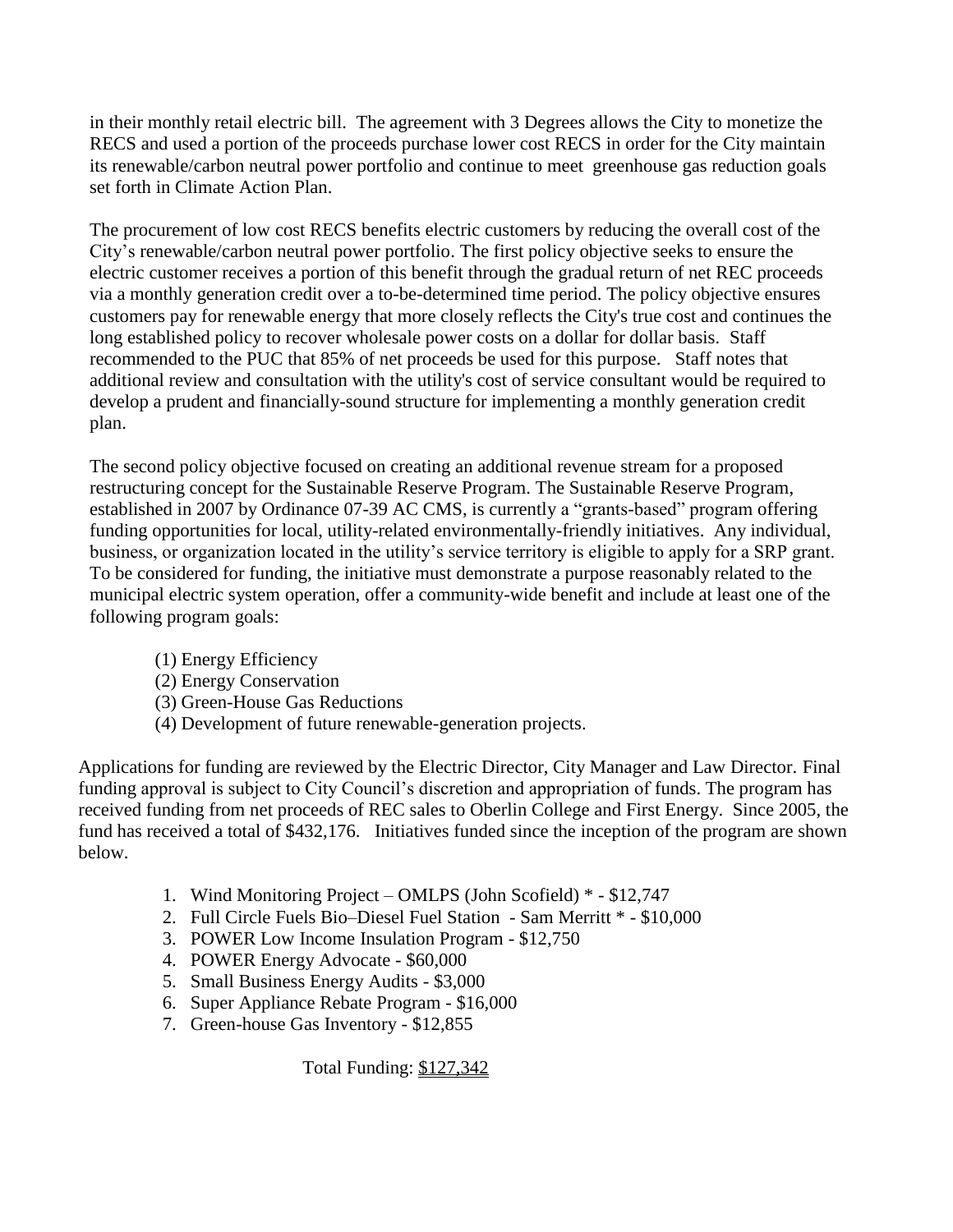\*Initiatives funded before formal program establishment and adoption of SRP in 2007.

OMLPS has partnered or been the lead applicant on 6 of the 7 initiatives. The current balance in the Sustainable Reserve Program is \$311,000. Program results over the past decade have revealed both strengths and weaknesses of the existing structure outline below.

# **Strengths**

- Leveraged other financial resources into the community.
- Enhanced existing OMLPS energy efficiency program.
- Produced goodwill and customer satisfaction.
- Supports consumer education and engagement in energy efficiency.

# Weaknesses

- No development of renewable energy projects.
- Has not produced significant electricity savings.
- Underutilization of funding resources.
- Has not produced significant or cost effective CO2 emission reductions.

In order to build upon the strengths and limit weaknesses of the existing SRP program, staff has considered a restructuring concept that would seek to transition the SRP from a "grants-based" program to a" utility-sponsored" public benefits program with a goal of offering a menu of customer services via strategic alliances that support the goals of the City's Climate Action Plan on behalf of the City's electric customers. An additional revenue stream would help financially support funding to enhance the utility's energy efficiency program and other greenhouse gas reduction initiatives reasonably related to purpose of the municipal electric system. Staff recommended that 15% of REC revenues be used for this purpose. The Sustainable Reserve Program would continue to be subject to City Council annual budget appropriations.

Staff's REC policy framework was presented and discussed with the PUC over the course of two meetings in August and September. Additional information was requested and presented to the PUC. No formal action was taken on staff's proposal.

# PUC REC Policy Recommendation

PUC member, Carl McDaniel, prepared and presented a policy recommendation for the commission's consideration to deposit 100% of the net proceeds from REC transactions into the City's Sustainable Reserve Program. The recommendation was slightly revised and presented to the PUC at their September meeting and subsequently approved on a 3-2 vote. The revised recommendation supports the deposit of perhaps 85% of net proceeds into the City's Sustainable Reserve Program with remaining funds to be spent for the betterment of the Oberlin community. The PUC further recommended that guidelines of the Sustainable Reserve Program be modified to alter the review and approval process for program funding requests based upon whether the request is under \$50,000 or equal to or greater than 50,000. For requests under \$50,000, the Electric Director or his designee would review applications, transmit approval or disapproval and execute funding if approved. If the request was equal to or greater than \$50,000, the Electric Director would follow the current prescribed method for review and approval in the Sustainable Reserve Program guidelines.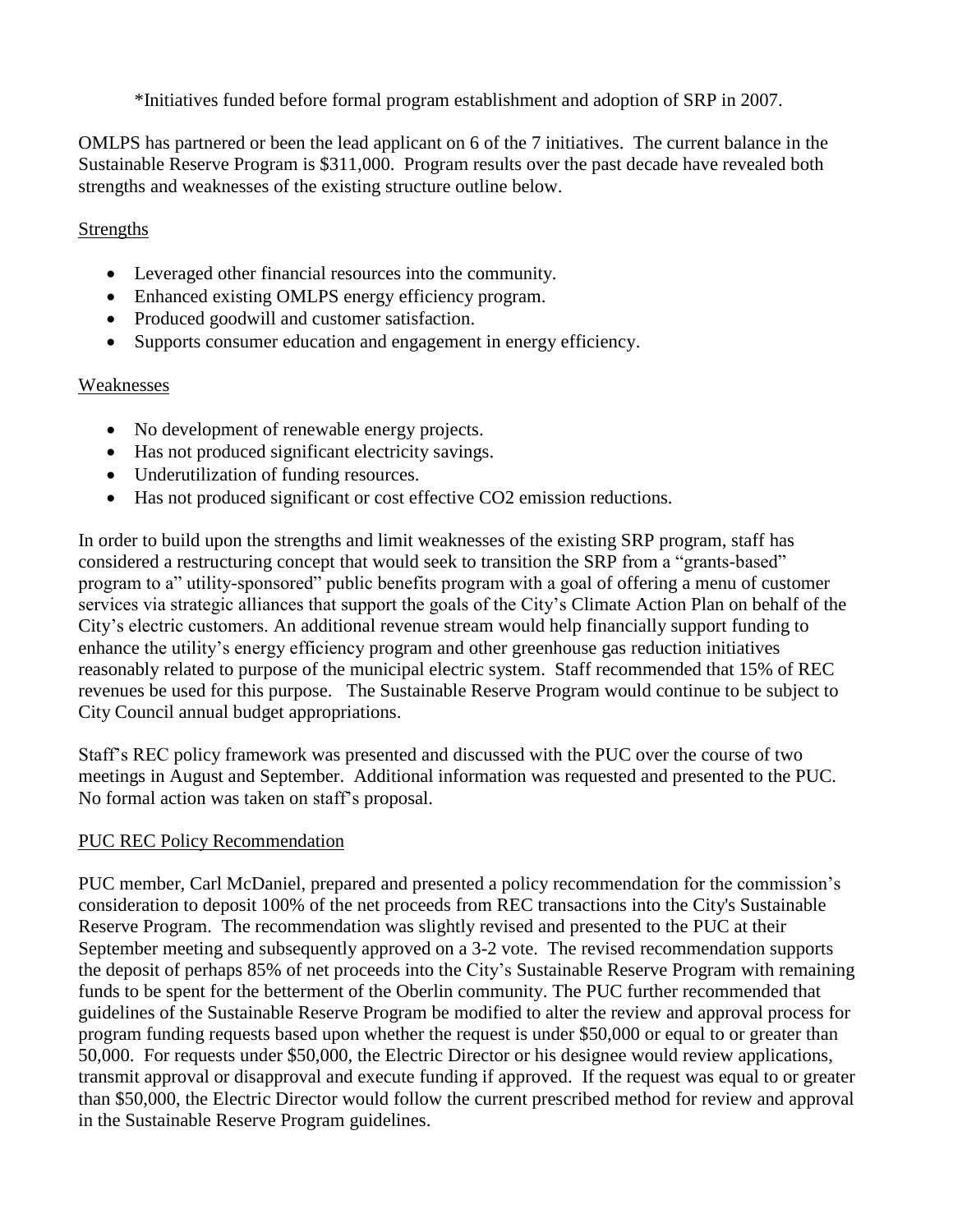Commission member McDaniel's REC policy recommendation suggests prioritization of Sustainable Reserve Program funds as summarized below.

# *Municipal Facility Energy Efficiency*

First, funds should be prioritized to fully fund municipal energy efficiency measures with at least a 12 year payback of the principle including the LED street light replacement project and other municipal energy efficiency projects. All municipal buildings should receive a comprehensive third-party energy audit to identify and capitalize on all opportunities for energy efficiency, both for electricity and natural gas use.

# *Efficiency Smart Program Enhancement*

Second, Sustainable Reserve Program funds should be prioritized to augment the City's Efficiency Smart program, which assists large and small commercial, as well as residential, ratepayers in permanently reducing their energy consumption including the following opportunities:

- 1. Provide additional rebates for prescriptive residential energy efficiency improvements in collaboration with Columbia Gas' Home Performance Solutions program, such as LED nightlights, furnace fan whistles, occupancy sensors, smart strips, programmable thermostats, weather stripping, air sealing, HVAC tune-up, insulation, ductless mini-splits, and heat pumps.
- 2. Provide super energy rebates for small commercial customers for prescriptive energy efficiency improvements such as lighting, heating/cooling, and water heating, thereby doubling the rebate received from Efficiency Smart.

# *Community-Based Initiatives*

Third, Sustainable Reserve Program funds should be prioritized to fund community-based initiatives such as:

- 1. Upgrade or complete replacement of electrical systems, installation of heat pump and ondemand water heating, LED lighting, and consideration of solar PV on pavilion roof on Underground Railroad Center.
- 2. Implement fuel switching from fossil fuels to electricity employing perhaps two criteria: a) the switchover is estimated not to significantly increase cost to the ratepayer in the near term future and b) the switchover reduces the community's reliance on fossil fuels so as to promote the City's commitments to become a climate positive community. For example, replace gas hotwater heaters with heat-pump or on-demand electric hot-water heaters, replace gas heating with mini-splint heating and cooling, and promote electric vehicles for transportation by installing more charging stations.
- 3. Install LED lighting, on-demand water heating, mini-split heating and cooling, and occupancy sensors for lighting at the Hamilton Street Rec Complex.
- 4. Expand OMLPS tree planting program to increase canopy cover throughout the City thereby passively reducing air temperature by shading and evaporative cooling, and sequestering CO2.
- 5. Improve bicycle and pedestrian infrastructure including additions to bike path thereby promoting walking and bicycle riding for recreation and transportation thereby reducing use of fossil fuels for transportation.
- 6. Fund the additional cost of plug-in hybrid and all electric vehicles above the cost for a standard model for municipal departments purchasing new vehicles.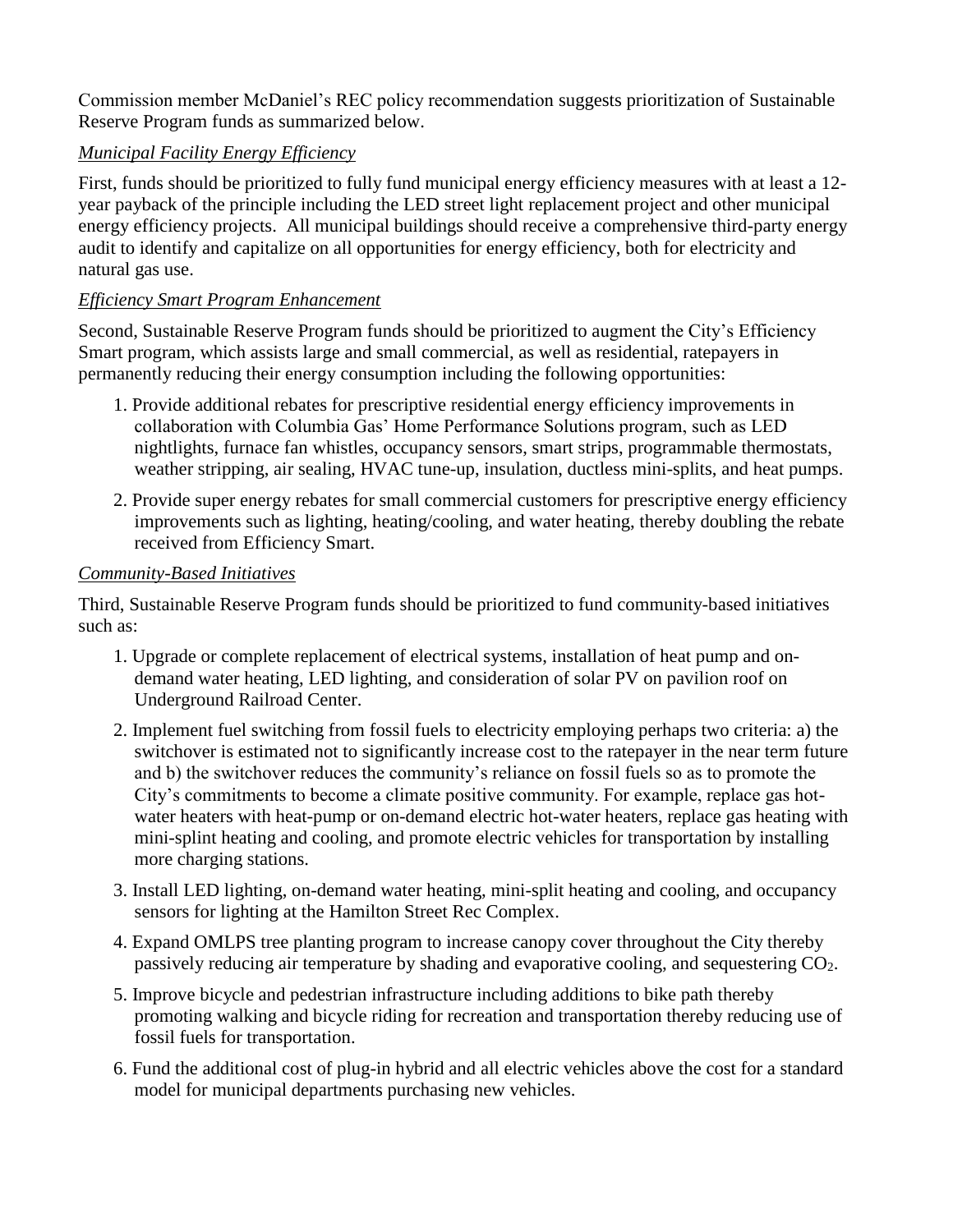- 7. Weatherize income-qualifying homes in Oberlin by combining Columbia Gas weatherization programs (Warm Choice and Home Performance Solutions) with a super energy rebate program, thus making weatherization free to homeowners and thereby reduce heat trapping gas emissions significantly.
- 8. Provide low or interest free revolving-loans for Sustainable Reserve Program supported projects.

## PUC Recommendation – Staff Comments

The focus of the PUC recommendation is to financially support the SRP program through the deposit of perhaps 85% of net REC proceeds. The PUC has recommended the remaining 15% of net proceeds be used for the betterment of the community but has not yet defined what that means or proposed uses. Staff comments will focus primarily on deposit of proceeds to the SRP.

### REC Revenue Update

As City Council recalls, OMLPS executed REC transactions for the calendar years' 2012 through 2014 and realized net proceeds of \$991,195.50. OMLPS recently completed execution of REC transactions for estimated REC production from the City's four (4) renewable/carbon neutral power supply contracts for the calendar year 2015. Based on REC sale and replacement purchase prices, OMLPS expects to receive net proceeds of nearly \$776,000 for the calendar year 2015; thereby, increasing total proceeds to \$1,767,000. No REC transactions have been consummated for 2016; however, if REC prices hold steady, it is possible that net proceeds from REC transactions could approach a total \$2,500,000 by the end of 2016.

# SRP Fund Balance

To date, the SRP fund has a balance of \$311,000. The PUC recommendation of perhaps 85% of REC revenues to be deposited to the SRP fund would result in an additional \$1,500,000. When coupled with REC sales to Oberlin College, the fund would be well in excess of \$1,825,000 by the end of 2015 and has the potential to be nearly \$2,500,000 by the end of 2016. To put this figure in perspective, the OMLPS capital reserve account had a fund balance of \$1,889,000 at the beginning of 2015. This account is used for large capital projects and equipment purchases for the entire electric utility operation.

# Municipal Facility Energy Efficiency

The PUC recommendation sets to prioritize the use of Sustainable Reserve Program funds for municipal energy efficiency including LED street lights and other municipal facility projects identified through a comprehensive third party audit. As City Council is aware, 25% of the City's HPS cobra-head street lighting system will be converted to LED by the end of 2015 as part of utility's ongoing LED street light capital improvement plans. Staff has proposed that the LED street light conversion project continue to be part of the OMLPS capital spending plans with a goal of replacing 424 HPS cobra-head fixtures using **in-house** labor over a 3 to 4 year period. Based on updated pricing, new and more efficient LED technology and the utilization of in-house labor, the project equipment cost is \$142,695.50 with a payback of about 4 ½ years. The proposed 2016 OMLPS capital budget includes \$50,000 for continued transition to LED street lights.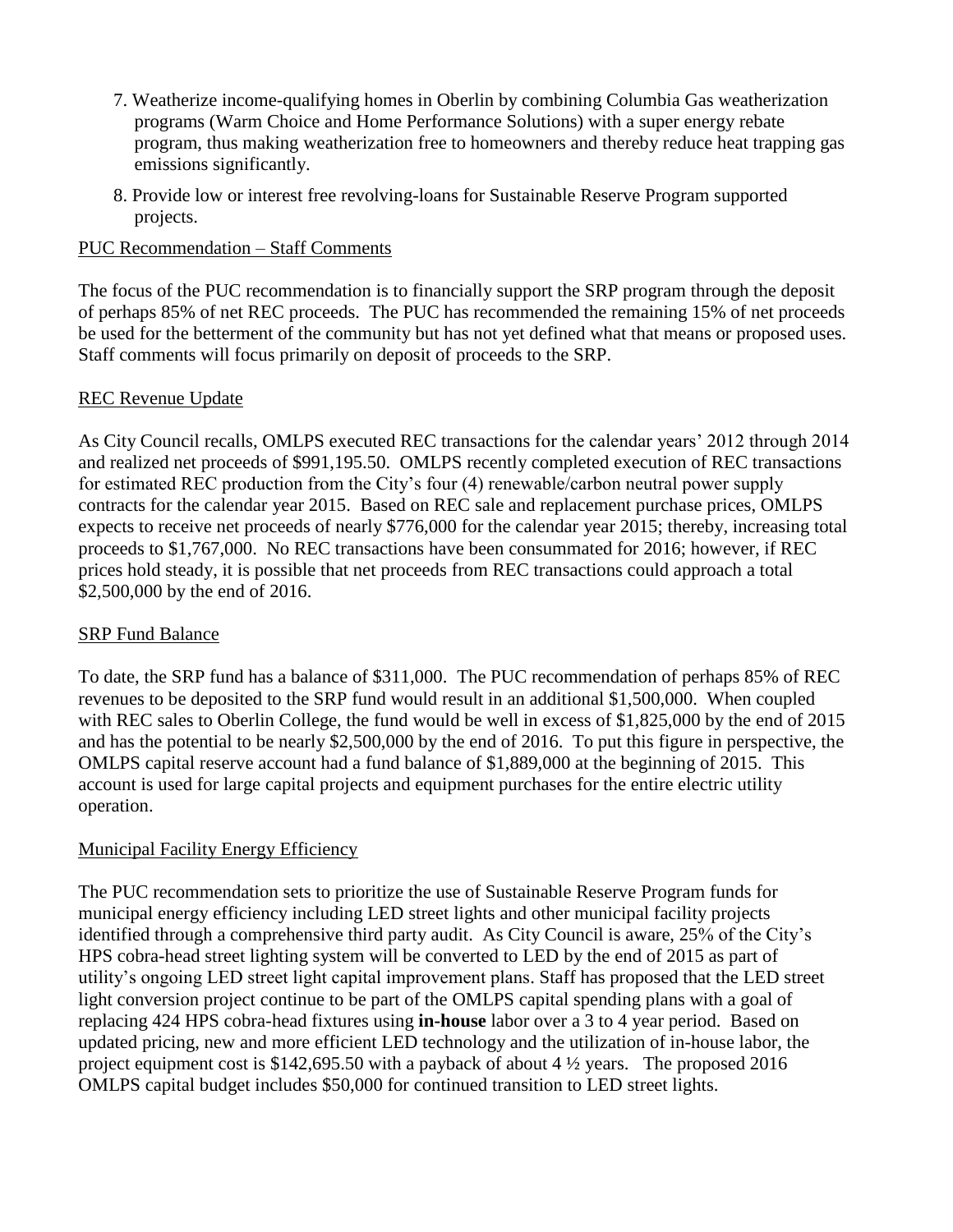In an effort to develop a reasonable basis for municipal facility efficiency saving opportunities and investment beyond the LED street light project, staff reviewed actual municipal consumption in 2014 and developed savings estimates based on a set of assumptions. In 2014, municipal facilities consumed 4,409 megawatt-hours of electricity representing 4% of the City's total electricity requirements. The City's retail electric customers paid \$316,125.30 for the municipal electric use. The average residential customer's share of this cost was \$29.10. Approximately 95% of the municipal consumption was used by the following 16 facilities shown in table below.

| <b>Municipal Facility</b>      | <b>Electric Consumption</b><br>(MWH) | <b>Enterprise Fund (Yes</b><br>or $No)$ | <b>Available MWH</b><br>for Efficiency |
|--------------------------------|--------------------------------------|-----------------------------------------|----------------------------------------|
|                                |                                      |                                         | <b>Measures</b>                        |
| <b>Wastewater Plant</b>        | 1,037                                | Yes                                     |                                        |
| <b>Street Lights</b>           | 800                                  | Yes                                     |                                        |
| <b>Power Plant</b>             | 793                                  | Yes                                     |                                        |
| Water Plant, Pump              | 604                                  | Yes                                     |                                        |
| <b>House and Towers</b>        |                                      |                                         |                                        |
| <b>City Hall</b>               | 323                                  | No                                      | 323                                    |
| <b>General Maintenance</b>     | <b>174</b>                           | $\overline{\text{No}}$                  | <b>174</b>                             |
| Facility                       |                                      |                                         |                                        |
| <b>Fire Station</b>            | 113                                  | $\overline{\text{No}}$                  | 113                                    |
| <b>Electric Switch Station</b> | 79                                   | Yes                                     |                                        |
| <b>Old City Hall</b>           | 73                                   | N <sub>o</sub>                          | 73                                     |
| <b>Technical Services</b>      | 44                                   | Yes                                     |                                        |
| Facility                       |                                      |                                         |                                        |
| <b>Oberlin Road Substation</b> | 35                                   | Yes                                     |                                        |
| <b>Cemetery Building</b>       | 33                                   | $\overline{\text{No}}$                  | 33                                     |
| <b>Electric Warehouse</b>      | 29                                   | Yes                                     |                                        |
| <b>Electric Administration</b> | 27                                   | Yes                                     |                                        |
| Facility                       |                                      |                                         |                                        |
| <b>Butternut Road</b>          | 19                                   | Yes                                     |                                        |
| Substation                     |                                      |                                         |                                        |
| <b>TOTAL</b>                   | 4,183                                |                                         | 716                                    |

Each facility has implemented a variety of energy efficiency, renewable energy measures over the past decade including projects such as:

- Building Lighting Retrofits
- Building Fluorescent Tube to LED Lighting Conversion Projects
- Building Envelope Improvements
- HVAC improvements including installation of mini-split heat pumps
- HPS to LED street light conversion projects
- Installation of Variable Frequency Drives for motorized equipment
- Building Occupancy Sensors
- Installation of Water Recovery and Water Saving Device Projects
- Green Roof Project (Fire Department)
- Rooftop PV Solar Installations (Electric and Fire Department)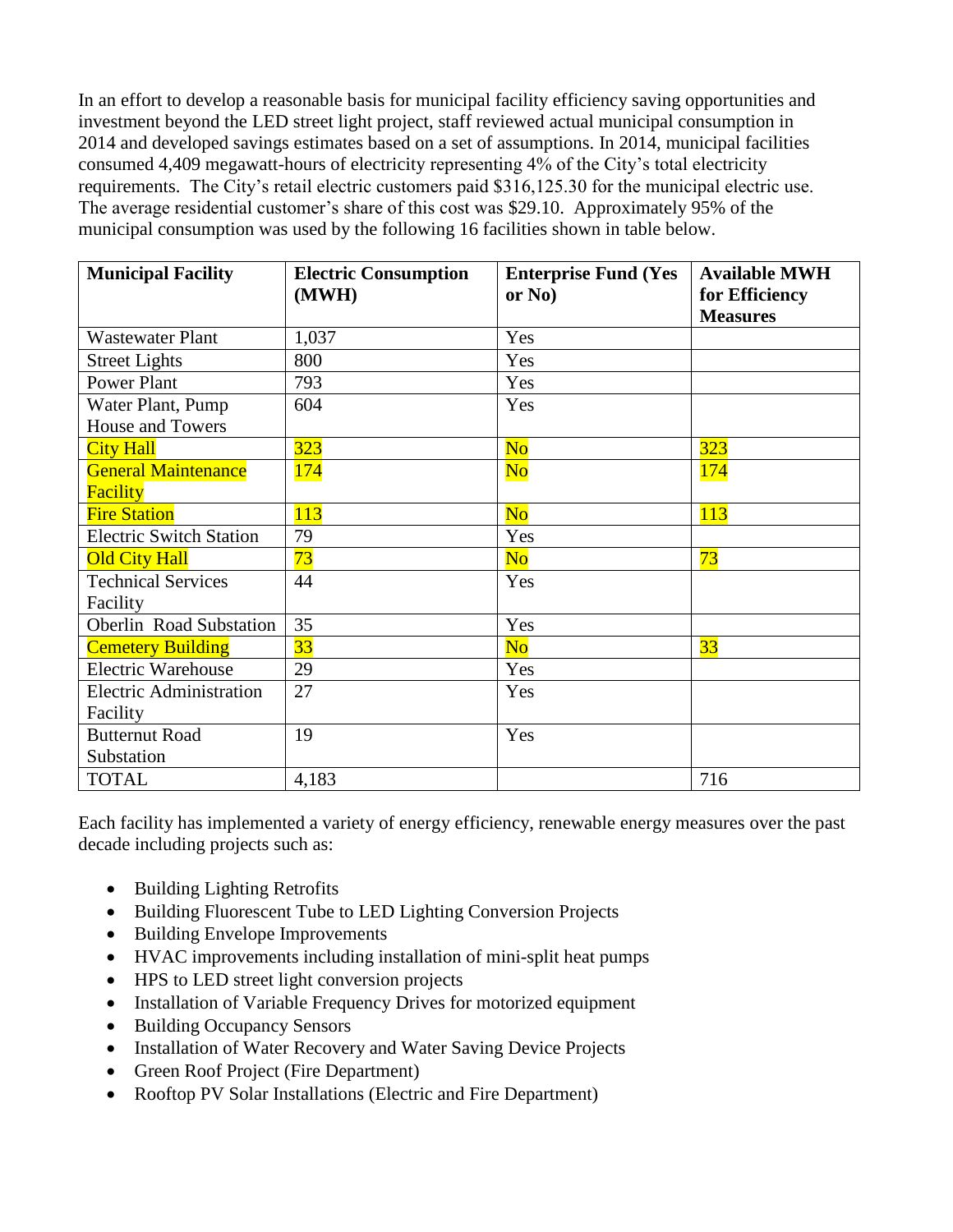Staff assumed that Enterprise Fund facilities would continue to fund efficiency improvements through their respective utility rates (e.g. a variable frequency drive installed at the Wastewater Plant be paid by customers using the wastewater system rather than retail electric customers). Based on that assumption, staff estimated remaining facilities would offer 716 megawatt-hours available for energy efficiency measures. For the purposes of estimating a reasonable level of investment into municipal facility efficiency, staff assumed electricity consumption could be reduced by 25% or 179 megawatthours at a cost of \$45.00 per megawatt-hour over a typical life of an installed efficiency measure for 12 years. These assumptions result in a total investment of \$96,660 for municipal efficiency projects. Saving 179 megawatt-hours would reduce the annual costs for municipal electric consumption by \$1.00 for the average residential customer.

In August, Efficiency Smart representatives performed a walk-through audit of several municipal facilities to review efficiency work completed and identified additional cost-effective efficiency measures. Efficiency Smart provided a draft audit report which identified efficiency measures primarily focused on lighting improvements at a total expected cost of \$50,000 excluding the LED street light project. Staff has invited Efficiency Smart to walk-through some additional facilities and issue a final report.

# Efficiency Smart Enhancement

As a second priority, the PUC recommendation envisions the use of SRP funds to enhance the City's energy efficiency program, Efficiency Smart, through the expansion of rebates and incentives to retail electric customers, in particular residential and small commercial customers. The City's retail electric customers have invested \$765,870 in the Efficiency Smart program for the period of 2011 through September of 2015. The results of the program reflect that efficiency services to the City's largest electric customers have yielded the greatest energy savings and lowest cost per megawatt-hour saved. Energy savings and costs per megawatt-hour saved for residential customers and small commercial customers have demonstrated that cost-effective efficiency savings is much more difficult to achieve given the level of program participation and energy efficiency opportunities for these types of customers. To illustrate, the cost per megawatt-hour saved for the Efficiency Smart program per customer classification for the period of 2011 to 2013 is shown below.

Residential Customers - \$51.00 per megawatt-hour saved. Small Commercial Customers - \$68.88 per megawatt-hour saved. Large Commercial Customers - \$6.35 per megawatt-hour saved.

(The City's average cost per megawatt-hour purchased was \$67.00 in 2015)

While energy efficiency remains a vital and core customer service, in staff's opinion, additional incentives and rebates for residential and small commercial customers may not be the most costeffective approach to consumer energy efficiency engagement.

#### Community-Based Initiatives

As a third priority, the PUC recommendation envisions the use of SRP funds for various communitybased initiatives previously described in this report. The fundamental question for City Council to consider is whether it is reasonable and/or appropriate to fund community-based initiatives from net